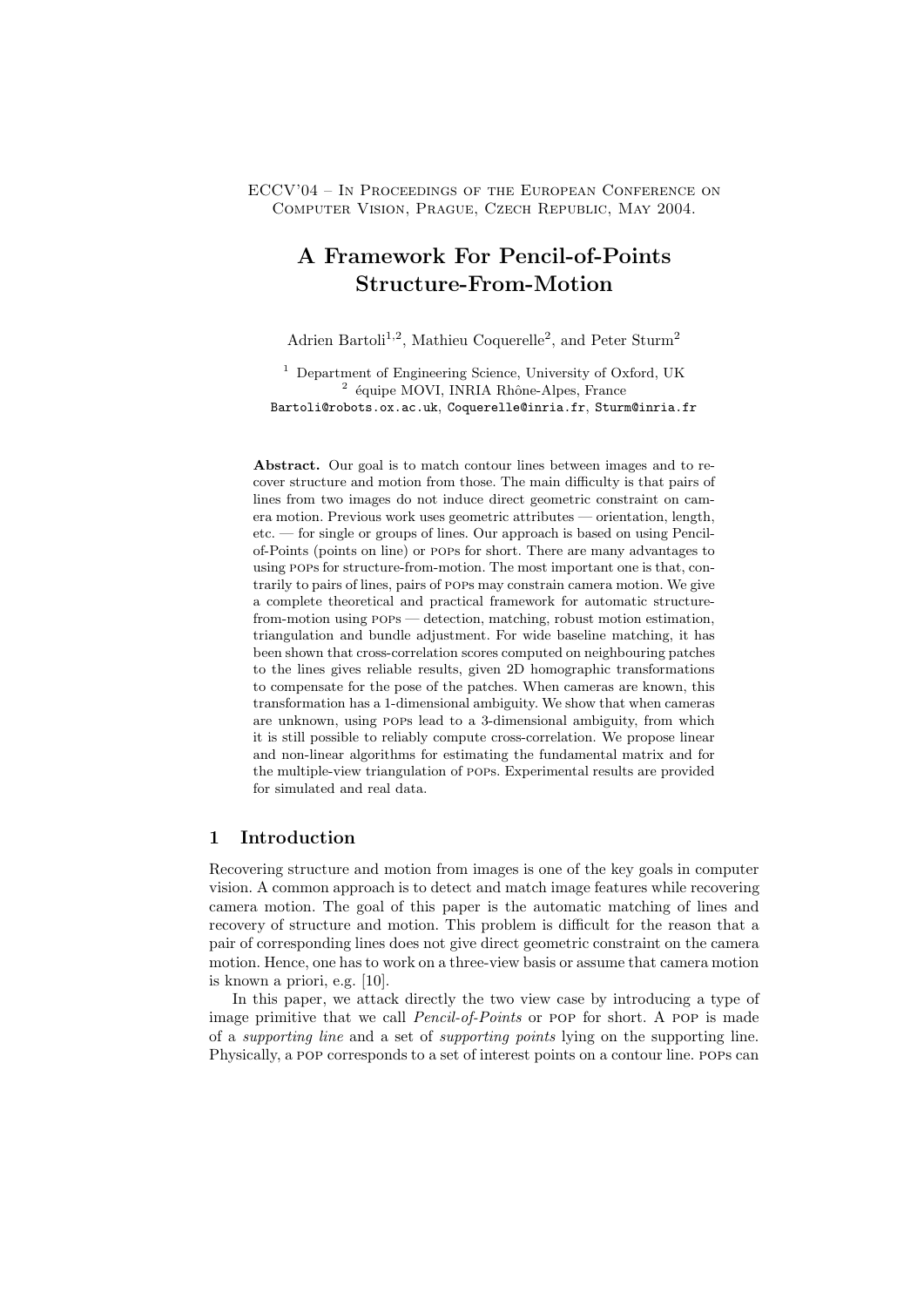be built on the top of most contour lines. Contrarily to pairs of corresponding lines, pairs of corresponding pops may give geometric constraints on camera motion, provided that what we call the *local geometry*, relating corresponding points along the supporting lines, has been computed. We exploit these geometric constraints for matching pops and recovering structure and motion. Once camera motion has been recovered using pops, it can be employed for a reliable guided-matching and reconstruction of other types of features.

The closest work to ours is [10]. The main difference is that the authors consider that the cameras are known and propose a wide-baseline guided-matching algorithm for lines. They show that reliable results are obtained based on crosscorrelation scores, computed by warping the neighbouring textures of the lines using the 2D homography  $H(\mu) \sim [I']_xF + \mu e'I^T$ , where  $I \leftrightarrow I'$  are correspond-<br>ing lines F is the fundamental matrix and  $e'$  the second epipole. The projective ing lines, F is the fundamental matrix and **e**' the second epipole. The projective parameter  $\mu$  is computed by minimizing the cross-correlation score.

Before going into further details about our approach, we underline some of the advantages of using pops for automatic structure and motion recovery. First, a pop has fewer degrees of freedom than the supporting line and the individual supporting points which implies that  $(i)$  its localization is often more accurate that those of the individual features,  $(ii)$  finding POPs in a set of interest points and contour lines increase their individual repeatability rate and  $(iii)$  structure and motion parameters estimated from pops are more accurate than that recovered from points and/or lines. Second, matching or tracking pops through images is more reliable than individual contour lines or interest points, since a pair of corresponding pops defines a local geometry, used to score matching hypotheses based on geometric or photometric criteria. Third, the robust estimation of camera motion based on random sampling from putative correspondences, i.e. in a RANSAC-like manner [3], is more efficient using pops than other standard features, since only three pairs of pops define a fundamental matrix, versus seven pairs of points.

*Contributions and paper organization.* Using pops for structure-from-motion is a new concept. We propose a comprehensive framework for multiple-view matching and recovery of structure and motion. Our framework is based on the following traditional steps, which also give the organization of this paper.

First, §2, we investigate the detection of pops in images and their matching. We define and study the *local geometry* of a pair of pops. We propose methods for its estimation, which allow to obtain putative pop correspondences, from which the epipolar geometry can be robustly estimated.

Second, §3, we propose techniques for estimating the epipolar geometry from pop correspondences. Minimal and redundent cases are studied.

Third, §4, we tackle the problem of triangulating pops from multiple images. We derive and approximate the optimal (in the Maximum Likelihood sens) solution by an algorithm based on the triangulation of the supporting line, then the supporting points.

Finally, bundle adjustment is described in §5. We provide experimental results on simulated data and give our conclusions and further work in §§6 and 7 respectively. Experimental results on real data are provided throughout the paper. The following two paragraphs give our notation, some preliminaries and definitions.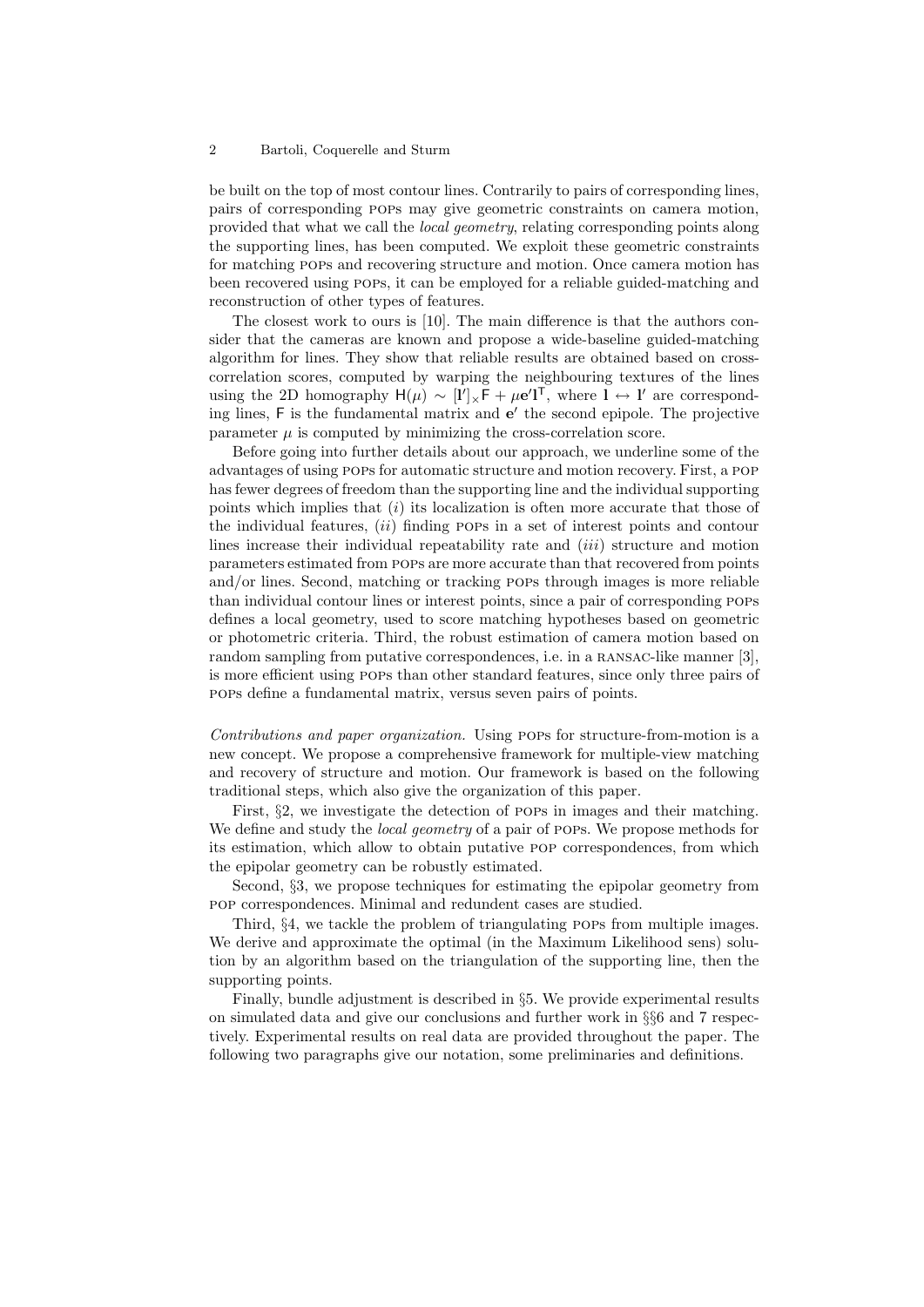*Notation and preliminaries.* We make no formal distinction between coordinate vectors and physical entities. Equality up to a non-null scale factor is denoted by ∼. Vectors are typeset using bold font (**q**, **Q**), matrices using sans-serif fonts  $(F, H)$  and scalars in italic  $(\alpha)$ . Transposition and transposed inverse are denoted by <sup>T</sup> and  $^{-T}$ . The  $(3 \times 3)$  skew-symmetric cross-product matrix is written as in  $[q]_{\times}$ **x** = **q**  $\times$  **x**. Indices are used to indicate the size of a matrix or vector ( $F$ <sub>(3×3)</sub>,  $q_{(3\times1)}$ , to index a set of entities  $(q_i)$  or to select coefficients of matrices or vectors  $(q_1, q_{i,1})$ . Index i is used for the n images, j for the m features and k for the p supporting points of a POP<sup>3</sup>. The supporting lines are written  $\mathbf{l}_{ij}$  (the supporting line of the j-th pop in image i) and supporting points as  $q_{ijk}$  (the k-th supporting point of the  $j$ -th POP in image  $i$ ). Indices are sometimes dropped for clarity. The identity matrix is written I and the null-vector as **0**. We use the Euclidean distance between points, denoted  $d_e$  and an algebraic distance defined by:

$$
d_a^2(\mathbf{q}, \mathbf{u}) = \|\mathbf{S}[\mathbf{q}] \times \mathbf{u}\|^2 \text{ with } \mathbf{S} = \begin{pmatrix} 1 & 0 & 0 \\ 0 & 1 & 0 \end{pmatrix}. \tag{1}
$$

*Definitions.* A pencil of points is a set of p supporting points lying on a supporting line. If  $p \geq 3$ , the POP is said to be *complete*, otherwise, it is said to be *incomplete*. A *complete correspondence* is a correspondence of complete pops. As shown in the next section, only complete correspondences may define a local geometry.

We distinguish two kinds of correspondences of pops: *line-level* and *point-level* correspondences. A line-level correspondence means that only the supporting lines are known to match. A point-level correspondence is stronger and means that a point-to-point mapping along the supporting lines has been established.

## **2 Detecting and Matching Pencil-of-Points**

#### **2.1 Detecting**

Detecting pops in images is the first step of the structure-from-motion process. One of the most important properties of a detector is its ability to achieve repeatability  $rates<sup>4</sup>$  as high as possible, which reflects the fact that it can detect the same features in different images. In order to ensure high repeatability rates, we formulate our pop detector based on interest points and contour lines, for which there exist detectors achieving high repeatability rates, see [9] for interest points and [2] for contour lines.

In order to detect salient pops, we merge nearby contour lines. Algorithms based on the Hough transform or ransac [3] can be used to detect pops within a set of points and/or lines. We propose the following simple solution. First, an empty pop is instanciated for each line (which gives the supporting line). Second, each point is attached to the pops whose supporting line is at a distance lower than a threshold, that we typically choose as a few pixels. Finally, incomplete pops, i.e. those for which the number of supporting points is less than three, are

<sup>&</sup>lt;sup>3</sup> To simplify the notation, we assume without loss of generality that all POPs have the same number of supporting points.

<sup>4</sup> The repeatability rate between two images is the number of corresponding features over the mean number of detected points [9].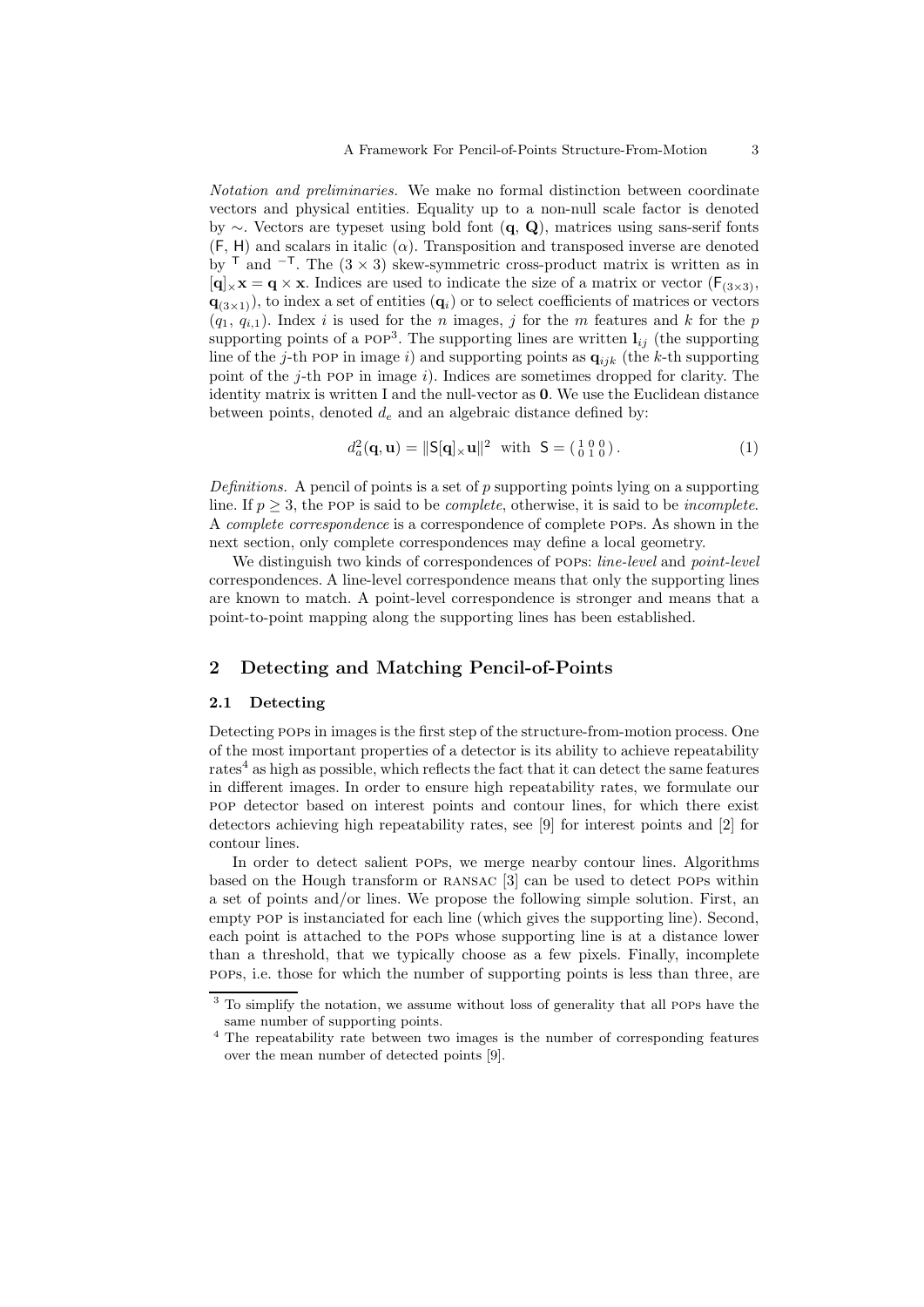eliminated. Note that we use a loose threshold for interest point and contour line detection, to get as many as possible pops. The less significant interest points and contour lines are generally pruned as they are respectively not attached to any pop or form incomplete pops. An example of pop detection is shown on figures 1



**Fig. 1.** (a) & (b) show the detected pops. The repeatability rate is  $51\%$  while for points and lines it is lower, respectively  $41\%$  and  $37\%$ . (c) & (d) show the 9 putative matches obtained with our algorithm. On this example, all of them are correct, which shows the robustness of our local geometry based cross-correlation measure.

(a)  $\&$  (b). It is observed that the repeatability rate of POPs is higher than each of the repeatability rates of points and lines.

#### **2.2 Matching**

Traditional structure-from-motion algorithms using interest points usually rely on an initial matching, followed by the robust estimation of camera geometry and a guided-matching step, see e.g. [6]. The initial matching step is often based on similarity measures between points such as correlation or grey-value invariants. Guided-matching uses the estimated camera geometry to constrain the searcharea. In the case of pops, the initial matching step is based on the local geometry defined by a pair of pops. This step is described below followed by the robust estimation of the epipolar geometry.

**Matching Based on Local Geometry** As mentioned above, the idea is to use the local geometry defined by a pair of pops. We show that this local geometry is modeled by a 1D homography and allows to establish dense correspondences between the two supporting lines. Given a hypothesized line-level pop correspondence, we upgrade it to point-level by computing its local geometry. Given a pointlevel correspondence, a similarity score can be computed using cross-correlation, in a manner similar to [10]. For each pop in one image, the score is computed for all pops in the other image and a 'winner takes all' scheme is employed to extract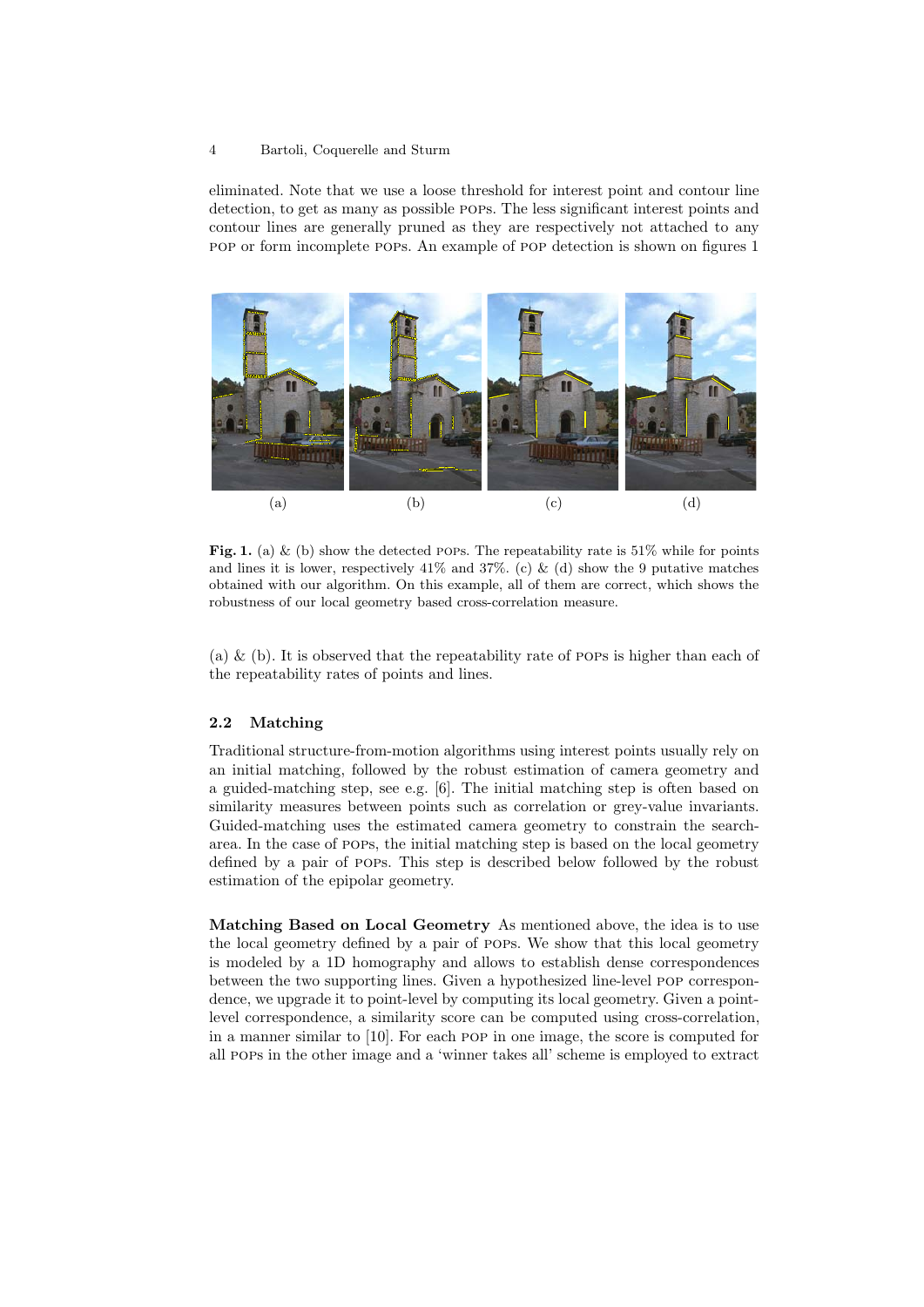a set of putative pop matches. Putative matches obtained by our algorithm are shown on figures 1 (c)  $\&$  (d).

*Defining and computing the local geometry.* We study the local geometry induced by a point-level correspondence, and propose an estimation method.

**Proposition 1.** *Corresponding supporting points are linked by a 1D homography, related to the* epipolar transformation*, relating corresponding epipolar lines.*

*Proof:* Corresponding supporting points lie on corresponding epipolar lines: there is a trivial one-to-one correspondence between supporting points and epipolar lines (provided the supporting lines do not contain the epipoles). The proof follows from the fact that the epipolar pencils are related by a 1D homography [12].  $\blacksquare$ 

First, we shall define a local  $\mathbb{P}^1$  parameterization of the supporting points, using two Euclidean transformation matrices  $A$  and  $A'$  acting such that the supporting lines are rotated to be vertical and aligned with the y-axes of the images. The transformed supporting points are  $\mathbf{x}_k \sim \mathbf{A}\mathbf{q}_k \sim (0 y_k 1)^\mathsf{T}$  and  $\mathbf{x}'_k \sim \mathbf{A}'\mathbf{q}'_k \sim$  $(0 \t y'_k \t 1)^T$ . Second, we introduce a 1D homography **g** as:

$$
\begin{pmatrix} y'_k \\ 1 \end{pmatrix} \sim \mathsf{g} \begin{pmatrix} y_k \\ 1 \end{pmatrix} \text{ with } \mathsf{g} \sim \begin{pmatrix} g_1 & g_2 \\ g_3 & 1 \end{pmatrix},\tag{2}
$$

which is equivalent to **x**' ~  $G(\mu)$ **x** with  $G(\mu) \sim \begin{pmatrix} \mu_1 & 0 & 0 \\ \mu_2 & g_1 & g_2 \\ \mu_3 & g_3 & 1 \end{pmatrix}$  , where the 3-vector  $\mu^{\mathsf{T}} \sim (\mu_1 \mu_2 \mu_3)$  represents projective parameters which are significant only when  $G(\mu)$  is applied to points off the supporting line. The 2D homography mapping corresponding points along the supporting lines is  $H(\mu) \sim A^{-1} G(\mu)A$ .<br>The 1D homography  $\sigma$  can be estimated from  $n > 3$  pairs of support

The 1D homography g can be estimated from  $p \geq 3$  pairs of supporting points using equation (2). This is the reason why complete pops are defined as those which have at least 3 supporting points. Given  $g$ ,  $H(\mu)$  can be formed.

*Computing*  $H(\mu)$ . The above-described algorithm can not be applied directly since at this stage, we only have line-level pop correspondence hypotheses. We have to upgrade them to point-level to estimate  $H(\mu)$  with the previously-given algorithm and score them by computing cross-correlation. We propose the following algorithm:

- **–** for all valid pairs of triplets of supporting points<sup>5</sup>:
	- compute the local geometry represented by  $H(\mu)$ .
	- compute the cross-correlation score based on  $H(\mu)$ , see below.
- return the  $H(\mu)$  corresponding to the highest cross-correlation score.

*Computing cross-correlation.* For a pair of pops, the matching score is obtained by evaluating the cross-correlation using  $H(\mu)$  to associate corresponding points. The cross-correlation is evaluated within rectangular strips centered onto the supporting lines. The length of the strips are given by the overlap of the supporting lines in each image. The width of the strips must be sufficiently large for crosscorrelation to be discriminative. During our experiments, we found that a width of

<sup>&</sup>lt;sup>5</sup> Valid triplets satisfy an ordering constraint, namely middle points have to match.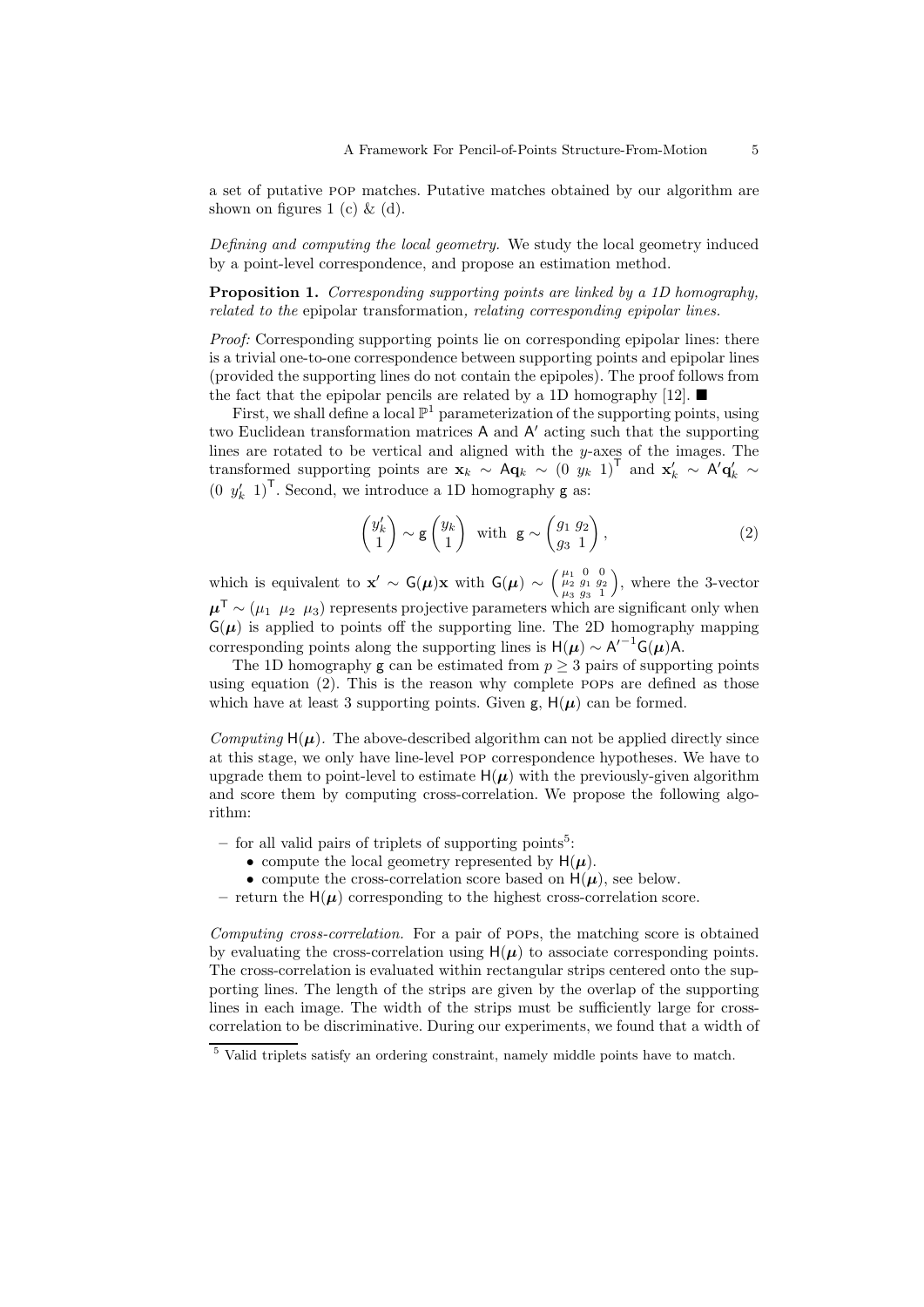3 to 7 pixels was appropriate. For pixels off the supporting lines, the *µ* parameters are significant. The following solutions are possible: compute these parameters by minimizing the cross-correlation score, as in [10], or use the median luminance and chrominance of the regions adjacent to the supporting lines [1]. The first solution is computationally too expensive to be used in our inner loop, since 3 parameters have to be estimated, while the second solution is not discriminative enough. We propose to map pixels along lines perpendicular to the supporting lines. Hence, the method uses neighbouring texture while being independent of  $\mu$ . In order to take into account a possible non-planarity surrounding the supporting lines, we weight the contribution of each pixel to cross-correlation proportionally to the inverse of its distance to the supporting line.

**Robustly Computing the Epipolar Geometry** At this stage, we are given a set of putative pop correspondences. We employ a robust estimator, allowing to estimate the epipolar geometry and to discriminate between inliers and outliers. We use a scheme based on RANSAC [3], which maximizes the number of inliers. In order to use ransac, one must provide a *minimal estimator*, i.e. an estimator which computes the epipolar geometry from the minimum number of correspondences, and a function to discriminate between inliers and outliers, given an hypothesized epipolar geometry. The number of trials required to ensure a good probability of success, say 0.99, depends on the minimal number of correspondences needed to compute the epipolar geometry. Our minimal estimator described in §3 needs 3 pairs of pops. Applying a ransac procedure is therefore much more efficient with pops than with points: with 50% of outliers, 35 trials are sufficient with pops, while 588 trials are required for points (values taken from [6]).

Our inlier/outlier discriminating function is based on computing the crosscorrelation score using [10]. Inliers are selected by thresholding this score. We use a threshold of few percents  $(2\% - 5\%)$  of the maximal grey value. Figures 2 (a-d) show an example of epipolar geometry computation, and the set of corresponding pops obtained after guided-matching based on the method of [10].

## **3 Computing the Epipolar Geometry**

**Proposition 2.** *The minimal number of pairs of* pop*s in general position*<sup>6</sup> *needed to define a unique fundamental matrix is 3.*

*Proof:* Due to lack of space, this proof is left for an extended version of the paper.

#### **3.1 The 'Eight Corrected Point' Algorithm**

This linear estimator is based on the constraints induced by the supporting points. Pairs of supporting points  $\mathbf{q}_{jk} \leftrightarrow \mathbf{q}'_{jk}$  are obtained based on the previously esti-<br>mated local coometries  $\mathbf{H}(\mu)$ . The first idea that comes to mind is to use the supmated local geometries  $H(\mu)$ . The first idea that comes to mind is to use the supporting points as input to the eight point algorithm [7]. This algorithm minimizes an algebraic distance between predicted epipolar lines and observed points. The

<sup>6</sup> General position means that the supporting lines are not coplanar and do not lie on an epipolar plane, i.e. the image lines do not contain the epipoles.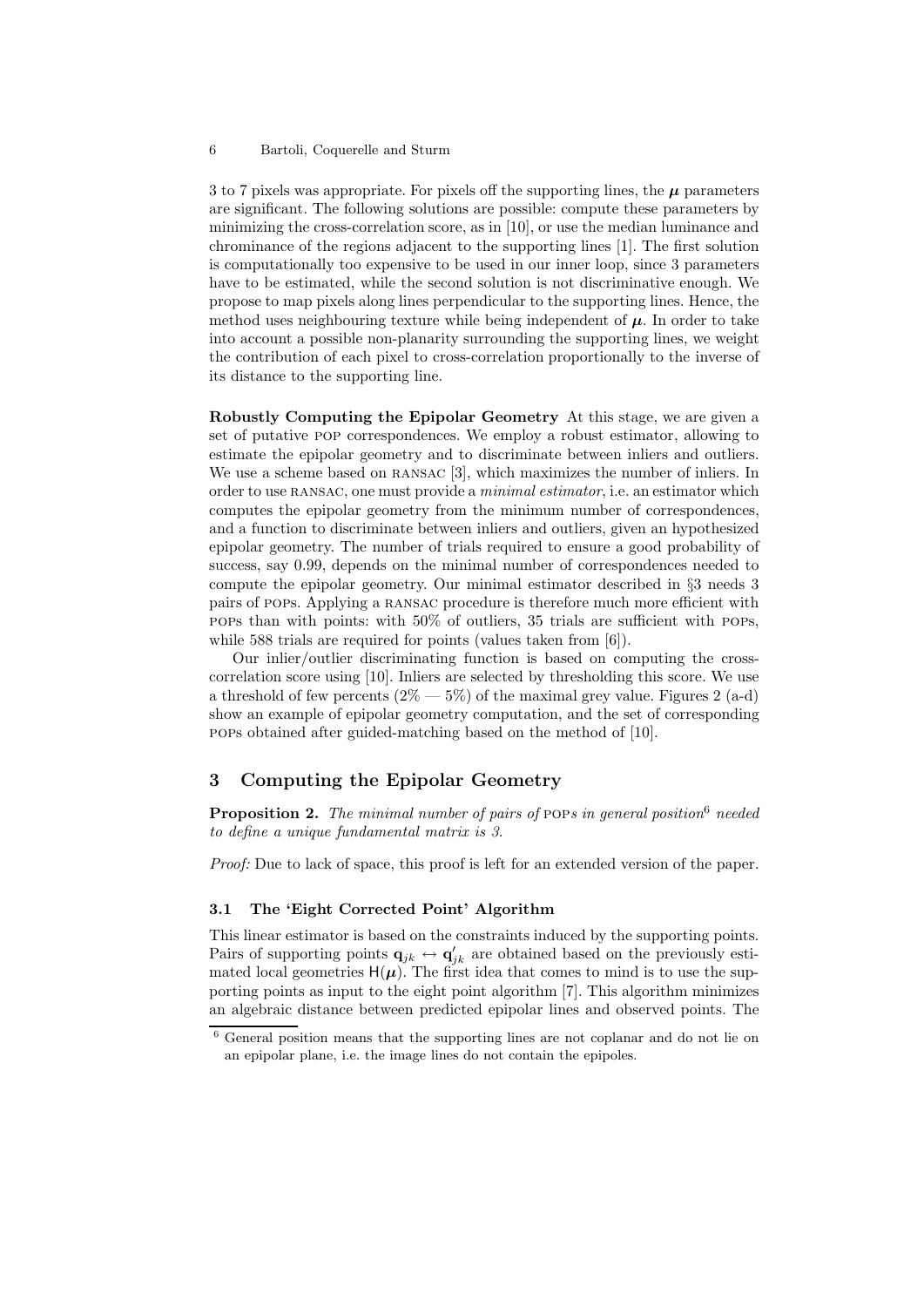

**Fig. 2.** (a) & (b) show a representative set of corresponding epipolar lines while (c) & (d) show the 11 matched lines obtained after guided-matching using the algorithm of [10].

eight corrected point algorithm consists in correcting the position of the supporting points, i.e. to make them colinear, prior to applying the eight point algorithm. Using this procedure reduces the noise on the points positions, as we shall verify experimentally.

#### **3.2 The 'Three** pop**' Algorithm**

This linear algorithm compares observed points and predicted points. This algorithm is more statistically meaningful than the eight point algorithm, in the case of pops, in that observed and predicted features are directly compared.

We wish to predict the supporting point positions. We intersect the predicted epipolar lines, i.e.  $\mathbf{Fq}_{jk}$  in the second image, with the supporting lines  $\mathbf{l}'_j$ : the predicted point is given by  $[\mathbf{l}'_j]_{\times} \mathbf{F} \mathbf{q}_{jk}$ . Our cost function is given by sum-<br>ming the squared algebraic distances between observed and predicted points: ming the squared algebraic distances be tween observed and predicted points:  $\sum_j d_a^2 (\mathbf{q}'_{jk}, [\mathbf{l}'_j] \times \mathbf{Fq}_{jk})$ . In order to obtain a symmetric criterion, we consider predicted and observed points in the first image also, which yields:

$$
\mathcal{C}_a = \sum_j \sum_k \left( d_a^2 (\mathbf{q}_{jk}, [\mathbf{l}_j]_\times \mathbf{F}^\mathsf{T} \mathbf{q}'_{jk}) + d_a^2 (\mathbf{q}'_{jk}, [\mathbf{l}'_j]_\times \mathbf{F} \mathbf{q}_{jk}) \right). \tag{3}
$$

After introducing explicitly  $d_a$  from equation (1) and minor algebraic manipulations, we obtain the matrix form  $C_a = \sum_j \sum_k (||B_{jk}f||^2 + ||B'_{jk}f||^2)$  where  $f = \text{vect}(F)$  is the row-wise vectorization of  $F$  and:  $f = \text{vect}(F)$  is the row-wise vectorization of F and:

$$
\mathsf{B}_{jk} = \mathsf{S}[\mathbf{q}_{jk}]_{\times} [\mathbf{l}_j]_{\times} \left( q'_{jk,1} \mathsf{I} \ q'_{jk,2} \mathsf{I} \ q'_{jk,3} \mathsf{I} \right), \ \mathsf{B}'_{jk} = \mathsf{S}[\mathbf{q}'_{jk}]_{\times} [\mathbf{l}'_j]_{\times} \text{diag}(\mathbf{q}_{jk}^{\mathsf{T}} \ \mathbf{q}_{jk}^{\mathsf{T}} \ \mathbf{q}_{jk}^{\mathsf{T}}).
$$

The cost function becomes  $C_a = ||Bf||^2$  with  $B^T \sim \left(B_{11}^T \quad B_{11}^{\prime T} \quad \dots \quad B_{mp}^T \quad B_{mp}^{\prime T}\right)$ . The singular vector associated to the smallest singular value of B gives the **f** that minimizes  $\mathcal{C}$ . Similarly to the eight point algorithm, the obtained fundamental minimizes  $\mathcal{C}_a$ . Similarly to the eight point algorithm, the obtained fundamental matrix does not satisfy the rank-deficiency constraint in general, and has to be corrected by nullifying its smallest singular value, see e.g. [6].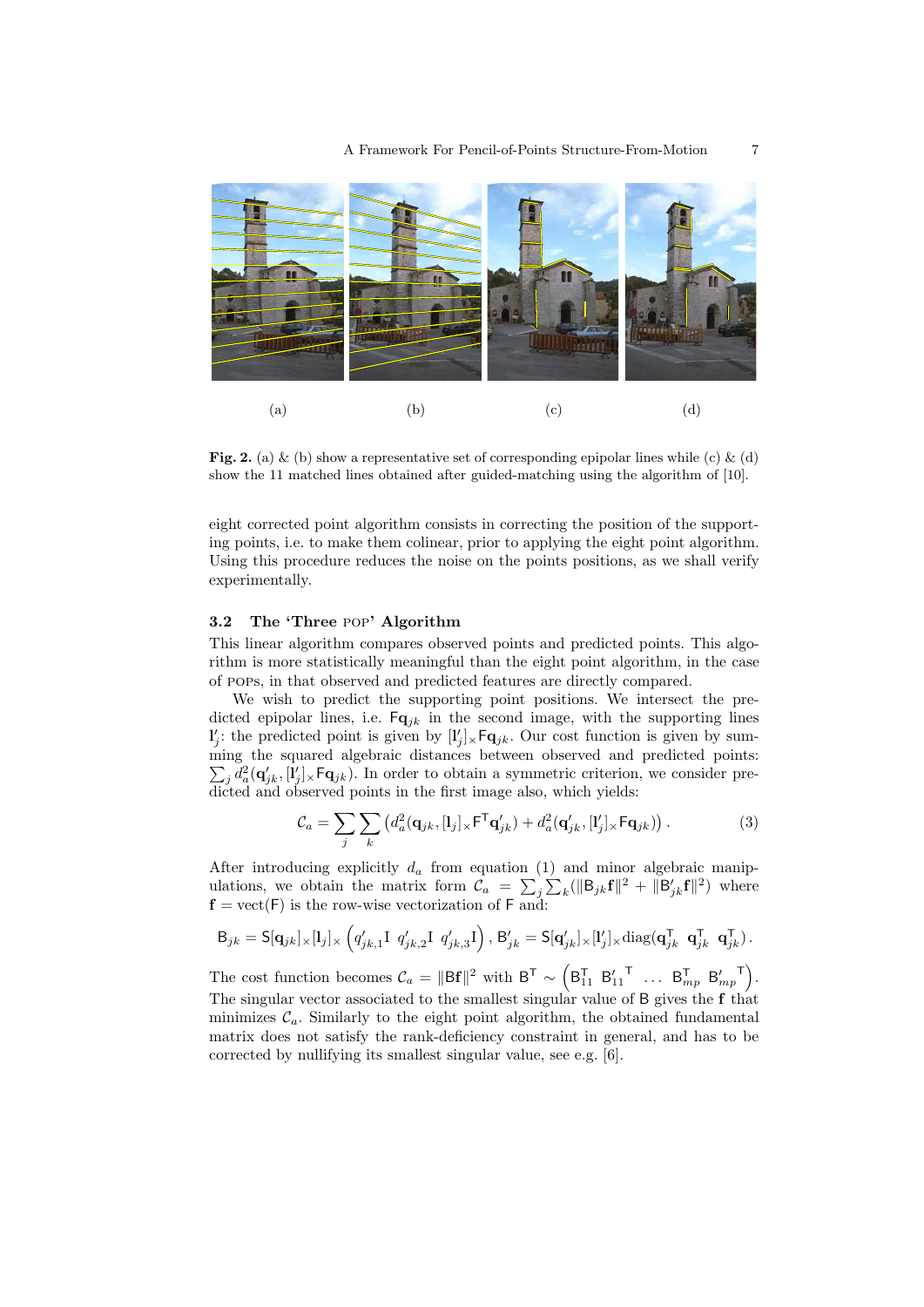#### **3.3 Non-Linear 'Reduced' Estimation**

The previously-described three pop estimator is statistically sound in the sense that observed and predicted points are compared in the linear cost function (3). However, the comparison is done using the algebraic distance  $d_a$ . This is the price to pay to get a linear estimator. In this section, we consider a cost function with a similar form, but using the Euclidean distance  $d_e$  to compare observed and predicted points:

$$
\mathcal{C}_e = \sum_j \sum_k \left( d_e^2(\mathbf{q}_{jk}, [\mathbf{l}_j]_\times \mathbf{F}^\mathsf{T} \mathbf{q}'_{jk}) + d_e^2(\mathbf{q}'_{jk}, [\mathbf{l}'_j]_\times \mathbf{F} \mathbf{q}_{jk}) \right). \tag{4}
$$

We use the Levenberg-Marquart algorithm, see e.g. [6], with a suitable parameterization of the fundamental matrix [12] to minimize this cost function, based on the initial solution provided by the three pop algorithm.

## **4 Multiple-View Triangulation**

We deal with the triangulation of pop seen in multiple views. Note that since the triangulation of a line is independent from the others, we drop the index  $j$  in this section.

#### **4.1 Optimal Triangulation**

The optimal 3D pop is the one which better explains the data, i.e. which minimizes the sum of squared Euclidean distances between predicted and observed supporting points. Assuming that 3D pops are represented by two points **M** and **N** for the supporting line and p scalars  $\alpha_k$  for the supporting points  $\mathbf{Q}_k \sim \alpha_k \mathbf{M} + (1-\alpha_k)\mathbf{N}$ , the following non-linear problem is obtained:

$$
\min_{\mathbf{M}, \mathbf{N}, \dots, \alpha_k, \dots} C_{pop} \text{ with } C_{pop} = \sum_{i=1}^n \sum_{k=1}^p d_e^2 (\mathsf{P}_i(\alpha_k \mathbf{M} + (1 - \alpha_k) \mathbf{N}), \mathbf{q}_{ik}). \tag{5}
$$

We use the Levenberg-Marquart algorithm, e.g. [6]. We examine the difficult problem of finding a reliable initial solution in the next section.

### **4.2 Initialization**

Finding an initial solution which is close to the optimal one is of primary importance. The initialization method must minimize a cost function as close as possible to (5). We propose a two-step initialization algorithm consisting in triangulating the supporting line, then each supporting point. Our motivations for these steps are explained while reviewing line triangulation below.

**Line Triangulation** Line triangulation from multiple views is a standard structure-from-motion problem and has been widely studied, see e.g. [5]. The optimal line  $\langle M, N \rangle$  is given by minimizing the sum of squared Euclidean distances between the predicted lines  $(P_i \mathbf{M}) \times (P_i \mathbf{N})$  and the observed points  $\mathbf{q}_{ik}$ as  $\min_{\mathbf{M},\mathbf{N}} \sum_{i=1}^{n} \sum_{k=1}^{p} d_e^2((\mathsf{P}_i\mathbf{M}) \times (\mathsf{P}_i\mathbf{N}), \mathbf{q}_{ik})$ . To make the relationship with the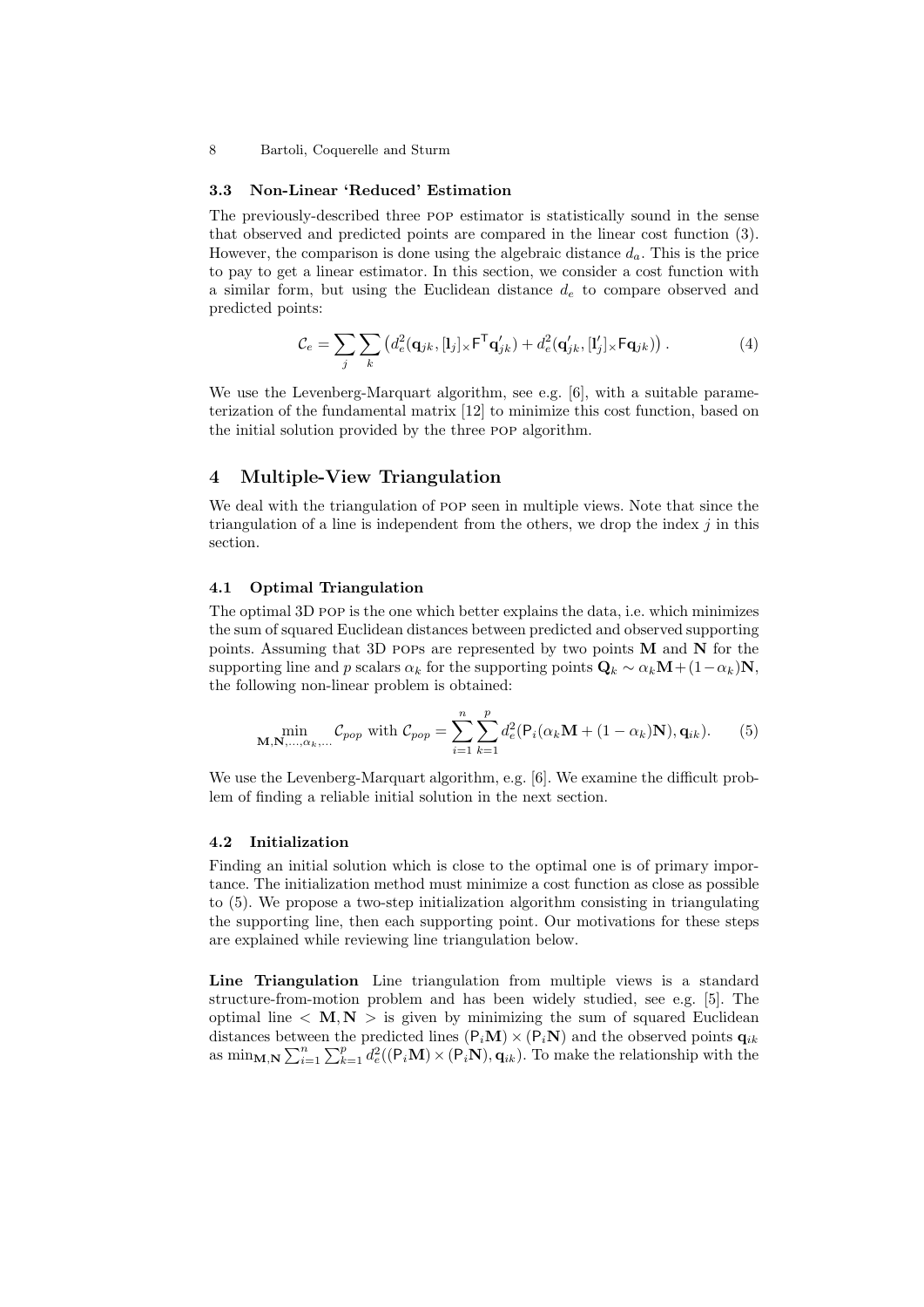cost function (5) appear, we introduce a set of points  $\mathbf{Q}_{ik}$  on the 3D line. Using the fact that the Euclidean distance between a point and a line is equal to the Euclidean distance between the point and the projection of this point on the line, we rewrite the line triangulation problem as:

$$
\min_{\mathbf{M}, \mathbf{N}, \dots, \alpha_{ik}, \dots} C_{line} \text{ with } C_{line} = \sum_{i=1}^{n} \sum_{k=1}^{p} d_e^2 (\mathsf{P}_i(\alpha_{ik} \mathbf{M} + (1 - \alpha_{ik}) \mathbf{N}), \mathbf{q}_{ik}). \tag{6}
$$

Compare this cost function (5): the difference is that for line triangulation, the points are not supposed to match between the different views. Hence, a 3D point on the line is reconstructed for each image point, while in the pop triangulation problem, a 3D point on the line is reconstructed for each image point correspondence. Now, the interesting point is to determine if, in practice, cost functions (5) and (6) yield close solutions for the reconstructed 3D line. Obviously, an experimental study is necessary, and we refer to §6. However, we intuitively expect that the results are close.

**Point-on-Line Triangulation** We study the problem of point-on-line optimal triangulation: given a 3D line, represented by two 3D points **M** and **N**, a set of corresponding image points  $\dots$ ,  $\mathbf{q}_{ik},\dots$ , find a 3D point  $\mathbf{Q}_k \sim \alpha_k \mathbf{M} + (1-\alpha_k)\mathbf{N}$  on the given 3D line, such that the squared Euclidean distances between the predicted and the observed points is minimized.

For point-on-line triangulation, we formalise the problem as  $\min_{\alpha_k} \sum_{i=1}^n d_e^2 (P_i(\alpha_k \mathbf{M} + (1 - \alpha_k)\mathbf{N}), \mathbf{q}_{ik})$  and by introducing  $\mathbf{b}_i = P_i(\mathbf{M} - \mathbf{N})$ and  $\mathbf{d}_i = \mathsf{P}_i \mathbf{N}$ , we obtain:

$$
\min_{\alpha_k} C_{pol} \text{ with } C_{pol} = \sum_{i=1}^n d_e^2(\alpha_k \mathbf{b}_i + \mathbf{d}_i, \mathbf{q}_{ik}).
$$
\n(7)

*Sub-optimal linear algorithm.* We give a linear algorithm, based on approximating the optimal cost function (7) by replacing the Euclidean distance  $d_e$  by the algebraic distance  $d_a$ . The algebraic cost function is  $\sum_{i=1}^n d_a^2(\alpha_k \mathbf{b}_i + \mathbf{d}_i)$ <br> $\sum_{i=1}^n d_a^2(\alpha_k \mathbf{b}_i + \mathbf{d}_i)$ <br> $\sum_{i=1}^n d_a^2(\alpha_k \mathbf{b}_i + \mathbf{d}_i)$ algebraic distance  $d_a$ . The algebraic cost function is  $\sum_{i=1}^n d_a^2(\alpha_k \mathbf{b}_i + \mathbf{d}_i, \mathbf{q}_{ik}) =$ <br> $\sum_{i=1}^n ||\alpha_k \mathbf{S}[\mathbf{q}_{ik}]_{\times} \mathbf{b}_i + \mathbf{S}[\mathbf{q}_i]_{\times} \mathbf{d}_i||^2$ . A closed-form solution giving the best  $\alpha_k$  in th least-squares sens is  $\alpha_k = -\frac{\sum_{i=1}^n \mathbf{b}_i^\top [\mathbf{q}_{ik}] \times \tilde{\mathbf{l}} [\mathbf{q}_{ik}] \times \mathbf{d}_i}{\sum_{i=1}^n \mathbf{b}_i^\top [\mathbf{q}_{ik}] \times \tilde{\mathbf{l}} [\mathbf{q}_{ik}] \times \mathbf{b}_i}$  with  $\tilde{\mathbf{l}} \sim \mathsf{S}^\top \mathsf{S} \sim {\begin{pmatrix} 1 & 0 & 0 \\ 0 & 1 & 0 \\ 0 & 0 & 1 \end{pmatrix}}$ .

*Optimal polynomial algorithm.* This algorithm consists in finding the roots of a degree- $(3n-2)$  polynomial in the parameter  $\alpha_k$ , whose coefficients depend on the  $\mathbf{b}_i$ , the  $\mathbf{d}_i$  and the  $\mathbf{q}_{ik}$ . Due to lack of space, details are left to an extended version of the paper.

### **5 Bundle Adjustment**

Bundle adjustment consists in minimizing the reprojection error over structure and motion parameters:

$$
\min_{\mathsf{P}_{1},...,\mathsf{P}_{n},\mathbf{M}_{1},\mathbf{N}_{1},...,\mathbf{M}_{m},\mathbf{N}_{m},...,\alpha_{jk},...} \sum_{i=1}^{n} \sum_{j=1}^{m} \sum_{k=1}^{p} d_{e}^{2} (\mathsf{P}_{i}(\alpha_{jk}\mathbf{M}_{j} + (1-\alpha_{jk})\mathbf{N}_{j}),\mathbf{q}_{ijk}),
$$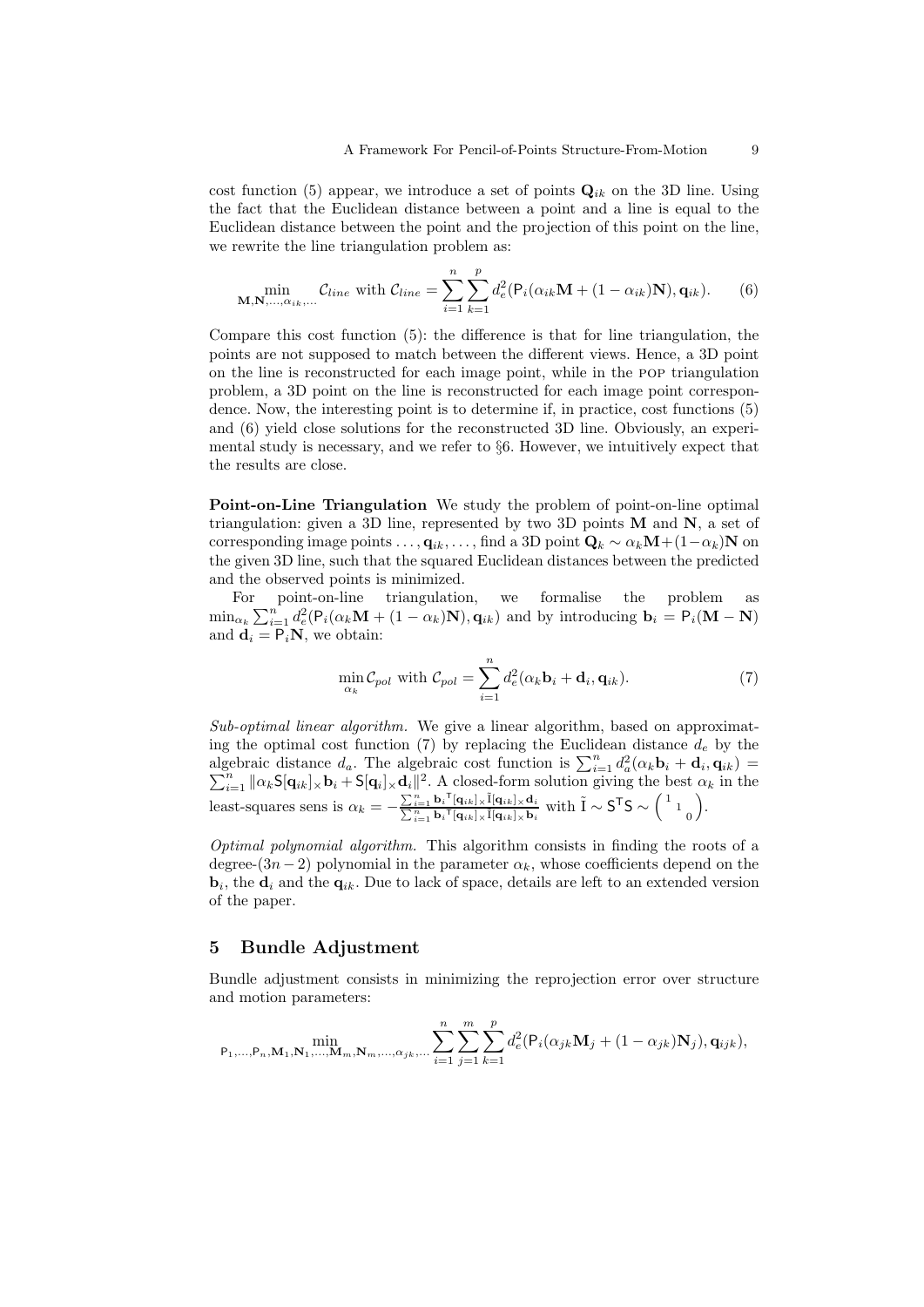where we consider without loss of generality that all points are visible in all views. We use the Levenberg-Marquardt algorithm to minimize this cost function, starting from an initial solution obtained by matching pairs of images and computing pair-wise fundamental matrices using the algorithms of §§2 and 3, from which the multiple-view geometry is extracted as in [11]. Multiple-view matches are formed, and the pops are triangulated using the optimal method described in §4.

## **6 Experimental Results**

We simulate a set of 3D pops observed by two cameras, with focal length 1000 pixels. To simulate a realistic scenario, each pop is made of 5 supporting points. The supporting points are projected onto the images, and a Gaussian centered noise is added. The images of the supporting lines are determined as the best fit to the noisy supporting points. These data are used to compare quasi-metric reconstructions of the scene, obtained using different algorithms. We mesure the reprojection error and a 3D error, obtained as the minimum residual of  $\min_{H_u} \sum_j d^2(\mathbf{Q}_j, \mathsf{H}_u \mathbf{Q}_j)$ ,<br>where  $\mathbf{\Omega}$  are the groung truth 3D points.  $\mathbf{\Omega}$  the reconstruction points and  $\mathbf{H}$ where  $\mathbf{Q}_j$  are the groung truth 3D points,  $\mathbf{Q}_j$  the reconstruction points and  $\mathbf{H}_u$ <br>an aligning 3D homography an aligning 3D homography.



**Fig. 3.** Reprojection and 3D error when varying the added image noise variance to compare structure and motion recovery methods.

*Comparing triangulation algorithms.* The two first methods are based on triangulating the supporting line, then each supporting point using the linear solution (method 'Line Triangulation  $+$  Lin') or using the optimal polynomial solution (method 'Line Triangulation  $+$  Poly'). The third method is Levenberg-Marquardt minimization of the reprojection error, for pops (method 'ML Pops') or points (method 'ML Points'). We observe on figure 3 (a) that triangulating the supporting line followed by the supporting points on this line (methods 'Line Triangulation  $+$ <sup>\*'</sup>) produce results close to the non-linear minimization of the reprojection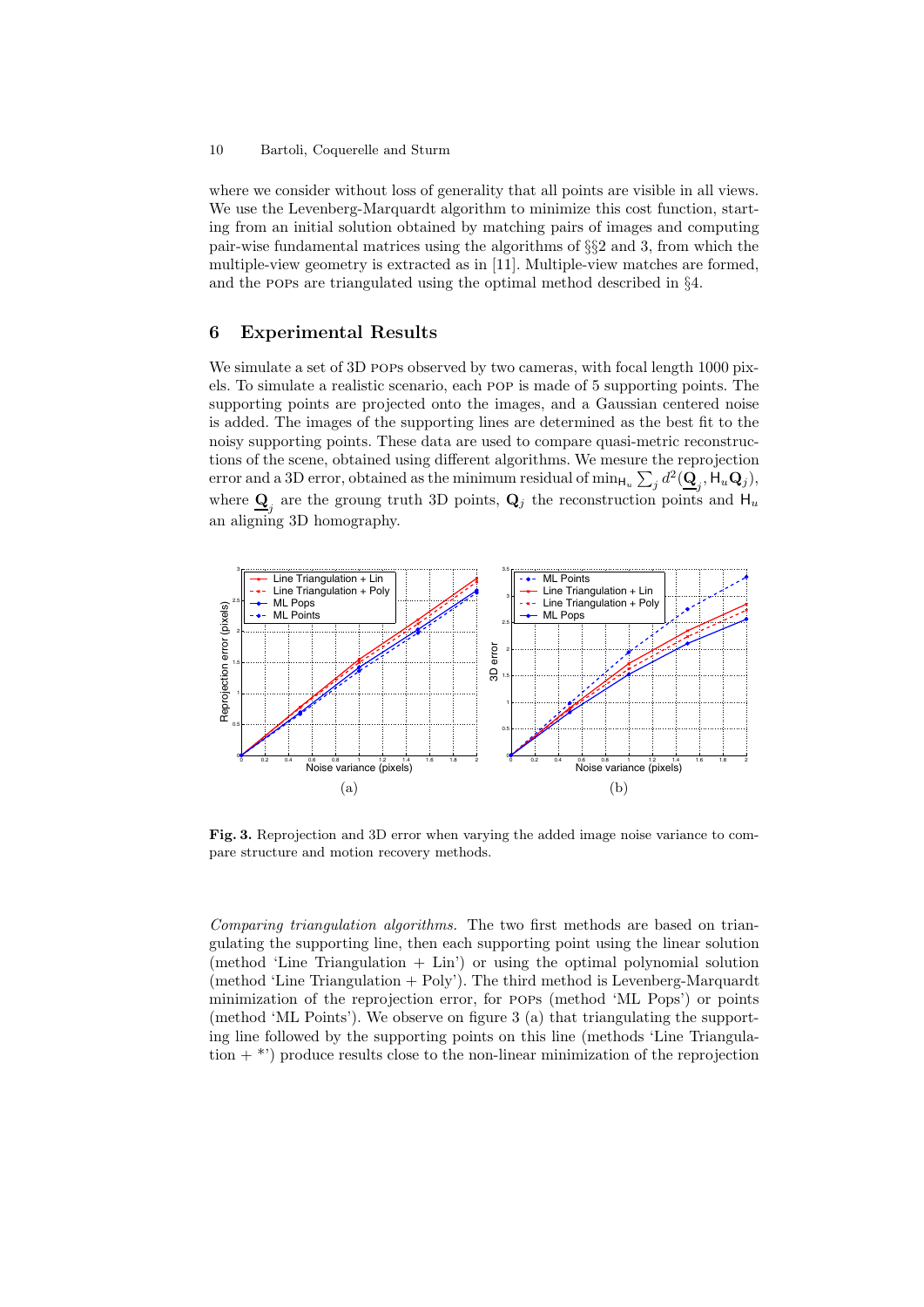error of the reprojection error of the pop (method 'ML Pops'). Minimizing the reprojection error individually for each point (method 'ML Points') produce lower reprojection errors.

Concerning the 3D error, shown on figure 3 (b), we also observe that methods 'Line Triangulation  $+$ <sup>\*</sup>' produce results close to method 'ML Pop'. However, we observe that method 'ML Points' gives results worse than all other methods. This is due to the fact that this method does not benefit from the structural constraints defining pops.

*Comparing bundle adjustment algorithms.* The two first methods are based on computing the epipolar geometry using the eight point algorithm (method 'Eight Point Alg.') or the three pop algorithm (method 'Three Pop Alg.'), then triangulating the pops using the optimal triangulation method. The two other methods are bundle adjustment of pops and points respectively. We observe on figure 4 (a)



**Fig. 4.** Reprojection and 3D error when varying the added image noise variance to compare triangulation methods.

that the eight point algorithm yields the worse reprojection error, followed by the three pop algorithm and the eight corrected point algorithm. Bundle adjustement of pops gives reprojection error slightly higher than with points. However, figure 4 (b) shows that bundle adjustment of pops gives a better 3D structure than point, due to the structural constraints. It also shows that the eight corrected point algorithm yields good results.

# **7 Conclusions and Further Work**

We addressed the problem of automatic structure and motion recovery from images containing lines. We introduced a feature that we call pop, for Pencil-of-Points. We demonstrated our matching algorithm on real images. This confirms that the repeatability rate of pops is higher than the repeatability rates of the points and